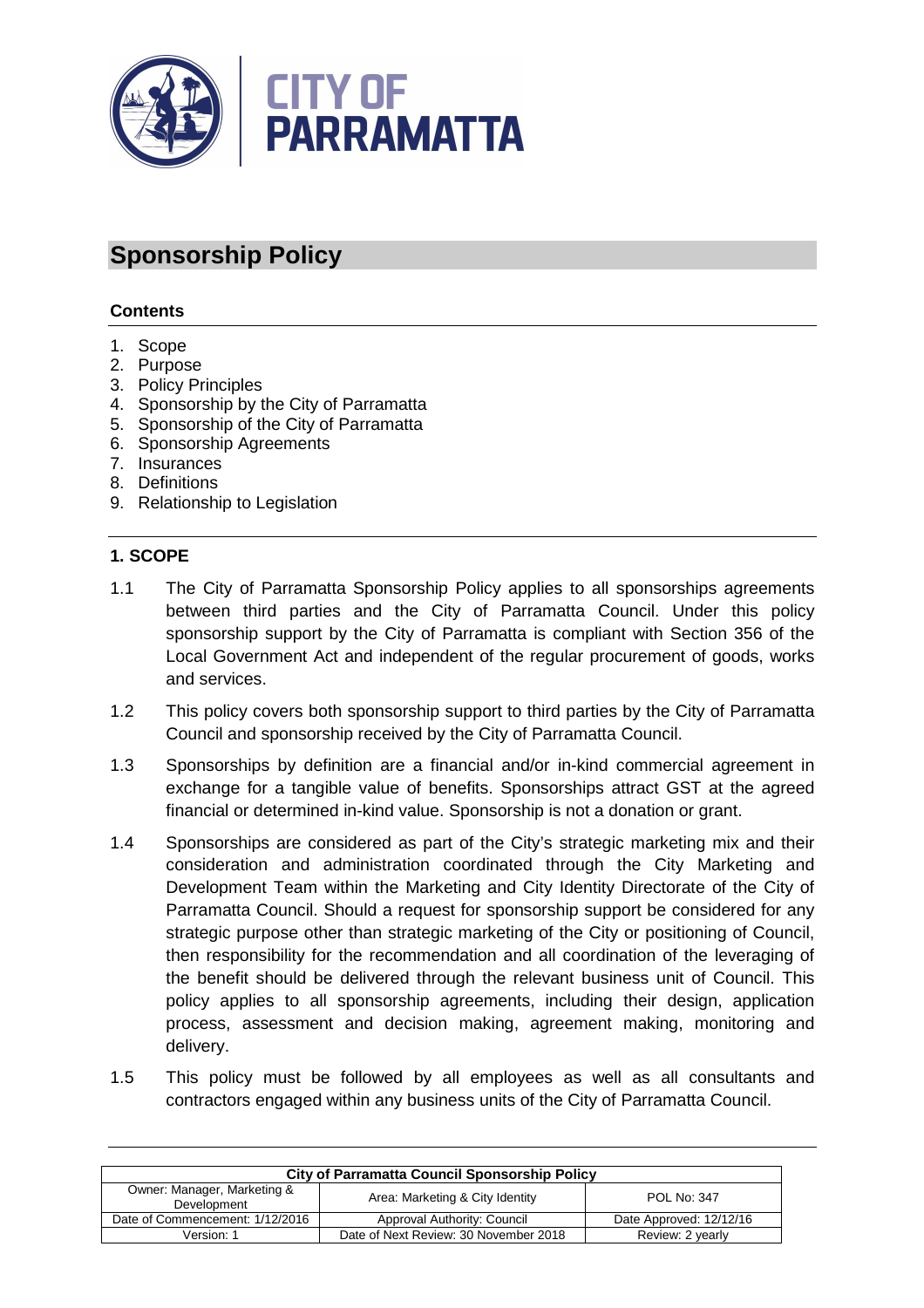# **2. PURPOSE**

2.1 This policy establishes how the City of Parramatta Council's sponsorship activities support the implementation of the Council's Community Strategic Plan, Delivery Plan and Operational Plan, in effect from time to time, in an efficient, effective and ethical manner. The objective of this policy to ensure that the administration of sponsorship activities follows best practice principles of corporate governance as detailed in the Sponsorship 'Policy Principles' at the City of Parramatta.

## **3. POLICY PRINCIPLES**

- 3.1 Sponsorship activities and projects at the City of Parramatta are assessed, administered and delivered according to the following principles:
	- **Robust design and process** which underpins efficient, effective and ethical sponsorship assessment and administration, including through the establishment of effective risk management processes.
	- **Leadership and innovation** which supports the City brand positioning as 'Sydney's dual CBD' and 'Parramatta Smart City'.
	- **Community engagement** which focuses on supporting local organisations, businesses and residents to achieve their community's goals.
	- **Communication and messaging** through which Council can communicate the City's vision, brand and identity.
	- **Collaboration and partnership** which provides opportunities for strategic partnership development aligned with the City's vision and Major Priorities.
	- **Achieving value with public money** through careful consideration of costs, benefits, options and risks.
	- **Return on investment** in which the City receives a return on its investment through demonstrated benefits.
	- **Governance and accountability** in which a robust governance framework clearly defines the roles and responsibilities of all parties in the process and supports public accountability for decision making, sponsorship administration and delivery, and performance monitoring.
	- **Probity and transparency** in which sponsorship partnerships reflects ethical behaviour, in line with Council's Statement of Business Ethics and Code of Conduct, and complies with public reporting requirements.

## **Types of Sponsorship Relationships with the City of Parramatta Council**

- 3.1 This policy outlines the two types of sponsorship relationships with the City of Parramatta.
	- a. **Sponsorship by the City of Parramatta:** City of Parramatta Council's sponsorship of third parties - businesses, organisations, activities or projects.
	- b. **Sponsorship of the City of Parramatta:** Sponsorship acquisition by the City of Parramatta for activities and projects.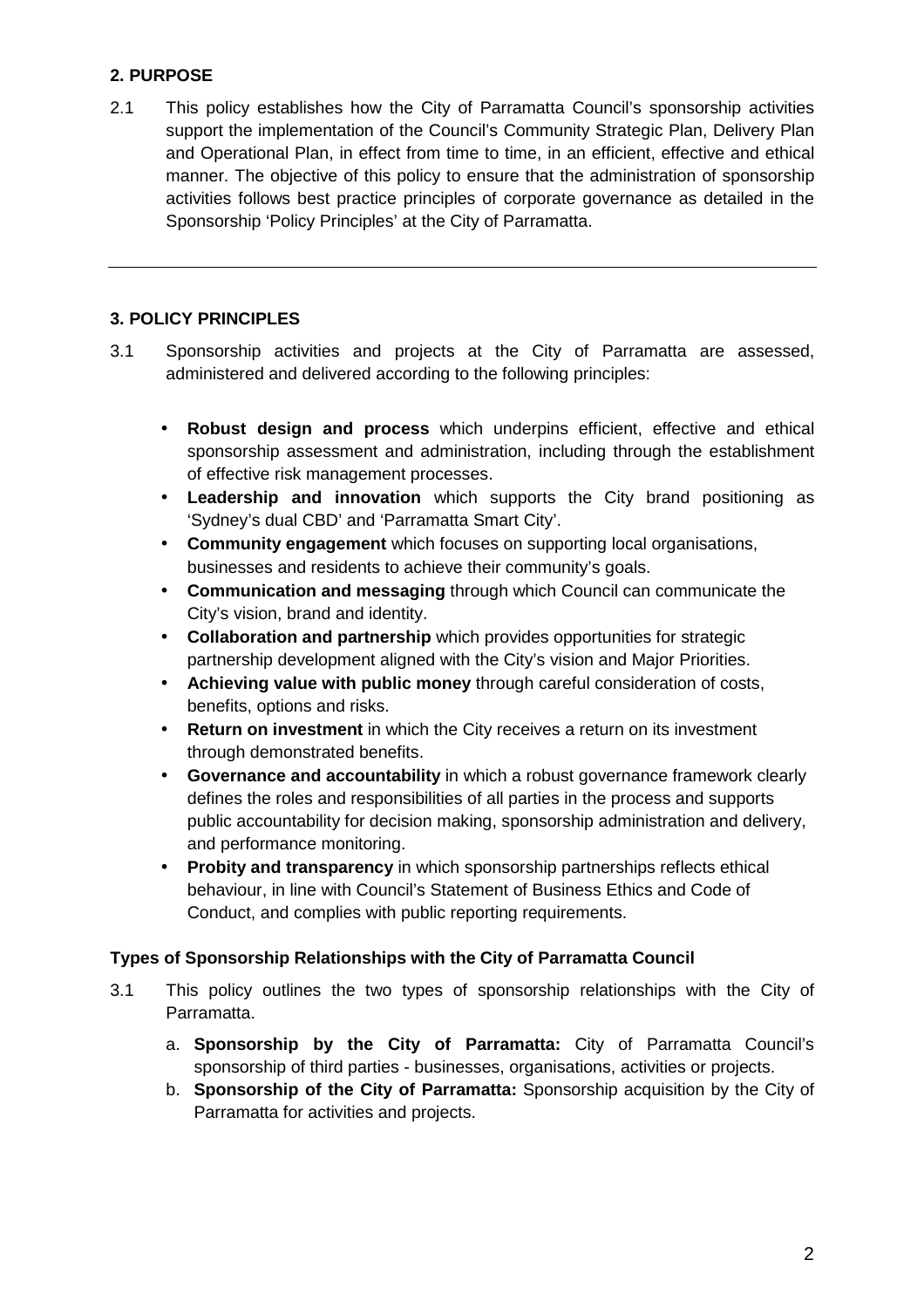# **4. SPONSORSHIP BY THE CITY OF PARRAMATTA**

4.1 In line with the principles outlined in this policy document, all sponsorship requests to City of Parramatta are considered through an established and endorsed set of criteria and assessment process to determine if the proposed project seeking support meets the Council's strategic objectives and delivers value for public money.

## **Sponsorship Categories:**

- 4.2 The City of Parramatta Council considers financial or in-kind contributions from organisations and individuals through this policy for projects that are strategically aligned to the City's vision, values and corporate objectives under the following categories:
	- a. Economic: Delivers significant economic benefits to the City of Parramatta.
	- b. City Identity: Delivers identity, brand and reputational benefits to the City of Parramatta.
	- c. Smart: Delivers on innovation and leadership benefits for the City of Parramatta.
	- d. Community: Delivers on significant social and community benefits for the City of Parramatta.
	- e. Liveability: Delivers on enhanced liveability for City of Parramatta residents, workers and visitors.
	- f. Environmental: Delivers on sustainability benefits to the City of Parramatta.

## **Selection Criteria and Conditions:**

- 4.3 The selection criteria for the assessment of all sponsorship requests are listed below.
	- a. Activity or project must align with, and deliver a demonstrated and significant benefit in at least one of the sponsorship categories.
	- b. Applicant is located within the boundaries of the City of Parramatta local government area and/or the activity or project is delivered in the City of Parramatta.
	- c. Applicant is a for-profit or not-for-profit organisation.
	- d. Activity or project begins after the sponsorship agreement commencement date and does not require retrospective, recurrent or ongoing funding.
	- e. Any previous sponsorships by Council to the organisation have been assessed as achieving the objectives of the funding and the benefits of the funding have been satisfactorily realised.
	- f. Applicant does not have outstanding debts to Council or overdue acquittals.
	- g. Applicant is responsibly managed, and provides accurate financial information demonstrating financial viability.
	- h. Applicant has appropriate insurance coverage for the project or activity.
	- i. Applicants agree to the conditions of the Sponsorship Agreement.
	- j. Activity or project is aligned with the City's brand and delivers on positive reputational benefits for the City.
	- k. Activity or project has been assessed for potential risks and risk management strategies against Council's risk management criteria and are included in the assessment process.
- 4.4 Activities and projects that are not eligible for sponsorship funding:
	- a. Activities and projects that duplicate existing Council services, programs or projects.
	- b. Activities and projects that do not deliver a demonstrated benefit to the City of Parramatta and its community.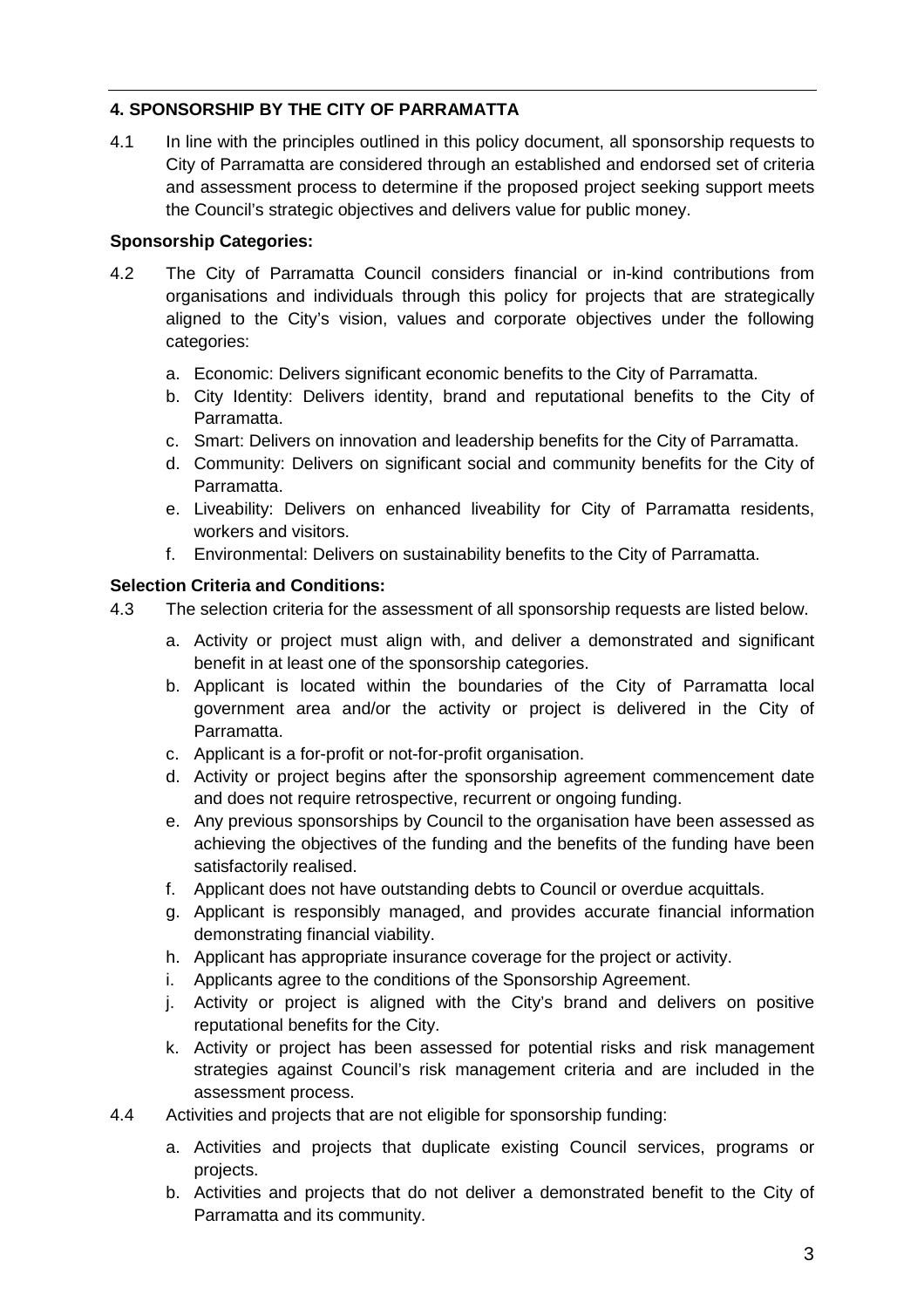- c. Community Events and Festivals. Community events and festivals funding requests are considered under the City of Parramatta's grant funding scheme for events. Refer to the City of Parramatta's Grants and Donations Policy for further details.
- d. Activities or projects that are political or are perceived to benefit a political party or organisation.
- e. Activities or projects that are of a strictly religious in nature.
- f. Activities or projects that are supported by tobacco and tobacco related companies.
- 4.5 Sponsorship by the City of Parramatta Policy Conditions:
	- a. Sponsorship funds from the City of Parramatta must only be used for the sole purpose intended in the sponsorship agreement.
	- b. The value of the benefits package detailed in a sponsorship agreement should be commensurate with the level of financial and/or in-kind support.
	- c. All sponsorship funding by City of Parramatta for activities and projects must be endorsed by the Director, Marketing and City Identity, following consultation with the Parramatta Executive team.
	- d. Council must ensure that sufficient dedicated resources are available and allocated to service the sponsorship as detailed in signed sponsorship agreements with the City of Parramatta.
	- e. There should be no real or apparent conflict between the values, objectives and ethical standard of the Council and those of the sponsor, and the sponsor parent company. Council staff seeking sponsorship are responsible for undertaking adequate research and due diligence to minimise the risks to Council in relation to a sponsorship agreement with a company that may result in an inappropriate association being established and reputational damage to the City of Parramatta and/ or the Council.
	- f. Council will not sponsor proposals for activities and projects that receive sponsorship support from tobacco or tobacco related companies, companies whose services or products are dangerous to health, and alcohol companies where the sponsorship is related to activities or projects for youth, and from companies where there is a conflict of interest, or a perceived conflict of interest, including companies associated with land development.
	- g. Council, at their discretion, has the absolute right to refuse an application if it believes any aspect of the activity or project might conflict with Council's social responsibilities.
	- h. Sponsorship, and sponsorship agreements, with the City of Parramatta should not impose or imply conditions that would limit, or appear to limit, Council's ability to carry out its functions fully or impartially, or impose any liability on Council in respect of the conduct of the activity or project being sponsored.
	- i. There must be no suggestion that either explicitly or implicitly that any individual, organisation or company will be given any favourable or special treatment as a result of granting sponsorship support from Council. Council will enforce all and any processes as set out in its policies and regulations.
	- j. No official, elected representative, employee or agent of Council is to receive, or solicit, a personal benefit from a sponsorship agreement with Council.
	- k. Any activity or project sponsored by the City of Parramatta may not claim through implied or explicit means that Council endorses any 'products' or companies also associated with the activity or project.
	- l. All sponsorships with the City of Parramatta must be formalised with a signed written agreement approved by Council's Legal Services.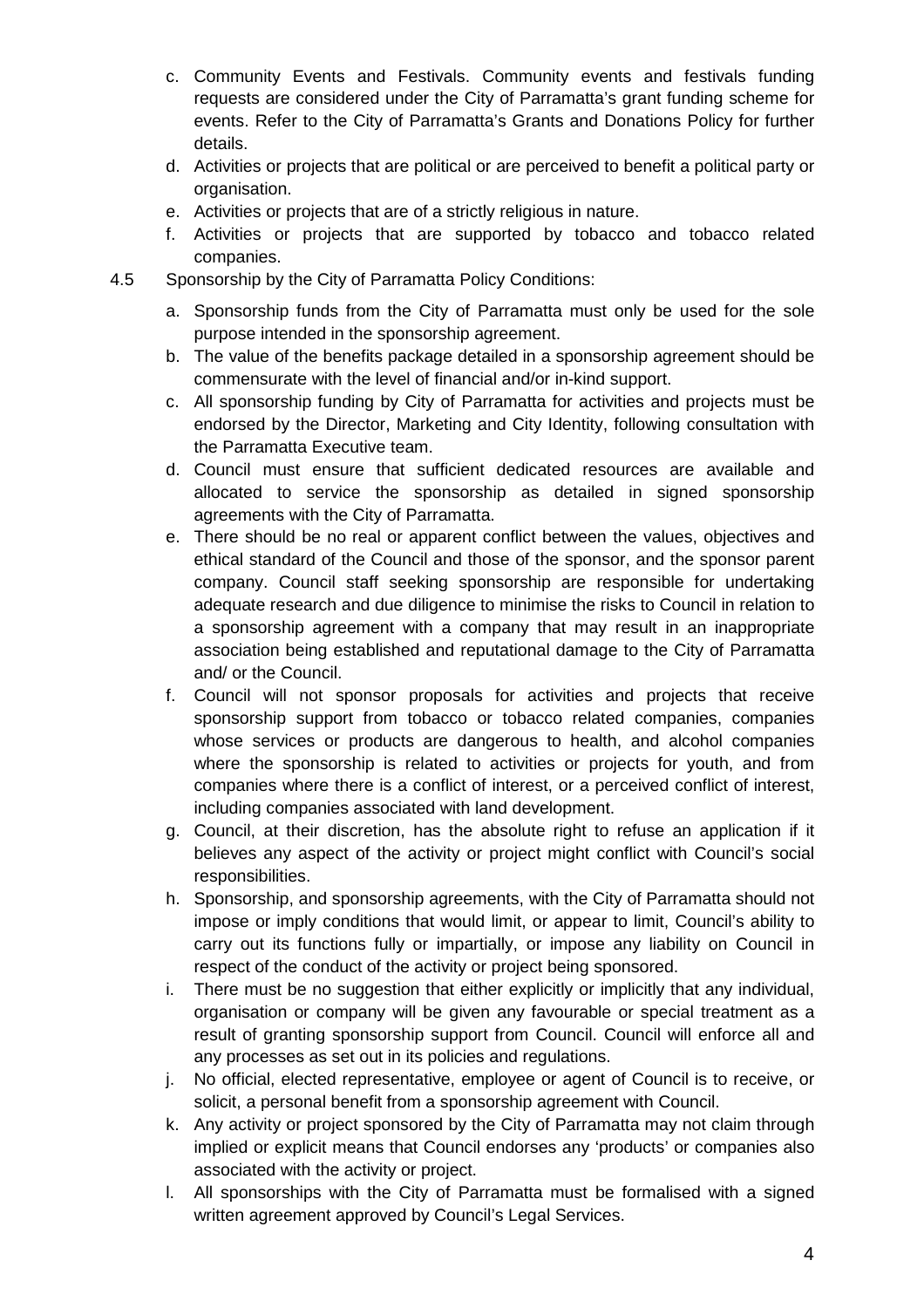## **5. SPONSORSHIP OF THE CITY OF PARRAMATTA**

- 5.1 In line with the principles outlined in this policy document, all sponsorship acquisition by the City of Parramatta is considered through an established and endorsed set of criteria and assessment process.
- 5.2 Sponsorship acquisition is an important strategy for the City of Parramatta as it contributes to the development of the City of Parramatta as a vibrant city through enhancing and assisting in the delivery of the City's high quality annual events and festivals program, as well as services, activities and projects for the community.
- 5.3 The City of Parramatta actively seeks sponsor partners that are aligned to the City's vision, brand and identity and add value to the community.
- 5.6 Sponsorship acquisition by the City of Parramatta is sought in a number of ways including open expressions of interest through newspaper advertising as well as direct approaches to shortlisted companies where there is a strategic alignment between the prospective sponsors and the activity or project for which sponsorship is being sought.
- 5.7 Sponsorship of the City of Parramatta is considered in association with the following activities and projects:
	- a. City of Parramatta annual events and festivals program.
	- b. City of Parramatta animation and activation programs.
	- c. City of Parramatta business events program.
	- d. City of Parramatta community capacity building and social inclusion programs.
	- e. City of Parramatta environmental and sustainability programs.
	- f. City of Parramatta recreational and open space programs.
	- g. City of Parramatta educational programs.
	- h. City of Parramatta arts and culture programs.
	- i. City of Parramatta heritage programs.
- 5.8 Sponsorship of the City of Parramatta Policy Conditions:
	- a. Sponsorship may only be acquired to 'value-add' to an existing Council activity, project, or program. There must be no suggestion that Council is abrogating responsibilities to the community due to the lack of sponsorship support.
	- b. Council must use the sponsorship funds for the sole purpose intended in the sponsorship agreement.
	- c. The value of the benefits package detailed in a sponsorship agreement should be commensurate with the level of financial and/or in-kind support.
	- d. Activity or project is aligned with the City's brand and delivers on positive reputational benefits for the City.
	- e. Activity or project has been assessed for potential risks and risk management strategies against Council's risk management criteria and are included in the assessment process.
	- f. All sponsors of City of Parramatta activities, projects, and programs, and their related sponsorship agreements, must be endorsed by the Director, Marketing and City Identity, and any other Director whose Directorate may be the beneficiary of the sponsorship, or who bears responsibility for providing the sponsorship benefits.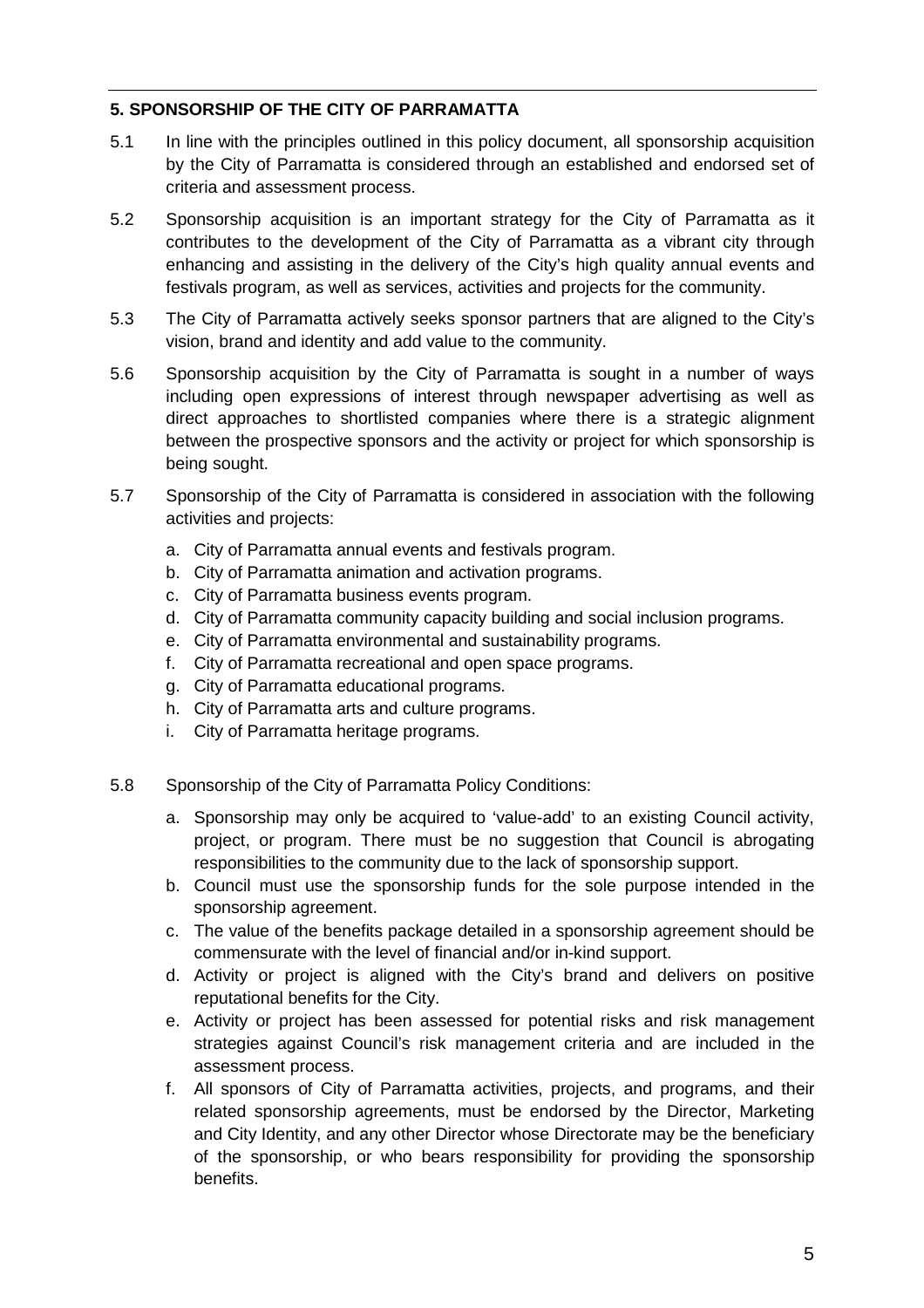- g. Council must ensure that sufficient resources are available and allocated to the delivery of all benefits as detailed in signed sponsorship agreements with the City of Parramatta.
- h. There should be no real or apparent conflict between the values, objectives and ethical standard of the Council and those of the sponsor, and the sponsor parent company. Council staff seeking sponsorship are responsible for undertaking adequate research and due diligence to minimise the risks to Council in relation to a sponsorship agreement with a company that may result in an inappropriate association being established and reputational damage to the City of Parramatta and/ or the Council.
- i. Council will not accept sponsorship from tobacco or tobacco related companies, companies whose services or products are dangerous to health, and alcohol companies where the sponsorship is related to activities or projects for youth.
- j. Council will not accept sponsorship from companies where there is a conflict of interest, or a perceived conflict of interest, including companies associated with land development.
- k. Council, at their discretion, has the absolute right to refuse sponsorship if it believes the company and/or the company's objectives might conflict with Council's social responsibilities.
- l. Sponsorship, and sponsorship agreements, with the City of Parramatta should not impose or imply conditions that would limit, or appear to limit, Council's ability to carry out its functions fully or impartially, or impose any liability on Council in respect of the conduct of the activity or project being sponsored.
- m. There must be no suggestion that either explicitly or implicitly that any individual, organisation or company will be given any favourable or special treatment as a result of providing sponsorship support to Council. Council will enforce all and any processes as set out in its policies and regulations.
- n. No official, elected representative, employee or agent of Council is to receive, or solicit, a personal benefit from a sponsorship agreement with Council.
- o. The sponsor of the City of Parramatta activity, project, event or festival may not claim through implied or explicit means that Council endorses the 'product' or company.
- p. Council must not seek nor accept sponsorship from organisations or individuals who are, or may be, subject to inspection or regulation by Council during the period of the sponsorship agreement.
- q. All sponsorships with the City of Parramatta must be formalised with a signed written agreement approved by Council's Legal Services.

## **6. SPONSORSHIP AGREEMENTS**

- 6.1 All sponsorships between the City of Parramatta and third parties must be formalised with a signed written agreement.
- 6.2 Sponsorship agreements must specify any conditions or specific requirements of the activity or project, the payment schedule, the terms on which payment is made, the reporting and acquittal requirements, and the responsibilities of both the signatories.
- 6.3 Sponsorship agreements must include:
	- a. Itemised benefits for the sponsor and the Council.
	- b. Limitations to liability for the Council.
	- c. Roles and responsibilities of the sponsor and the Council.
	- d. Reporting and evaluations requirements of the sponsor and the Council.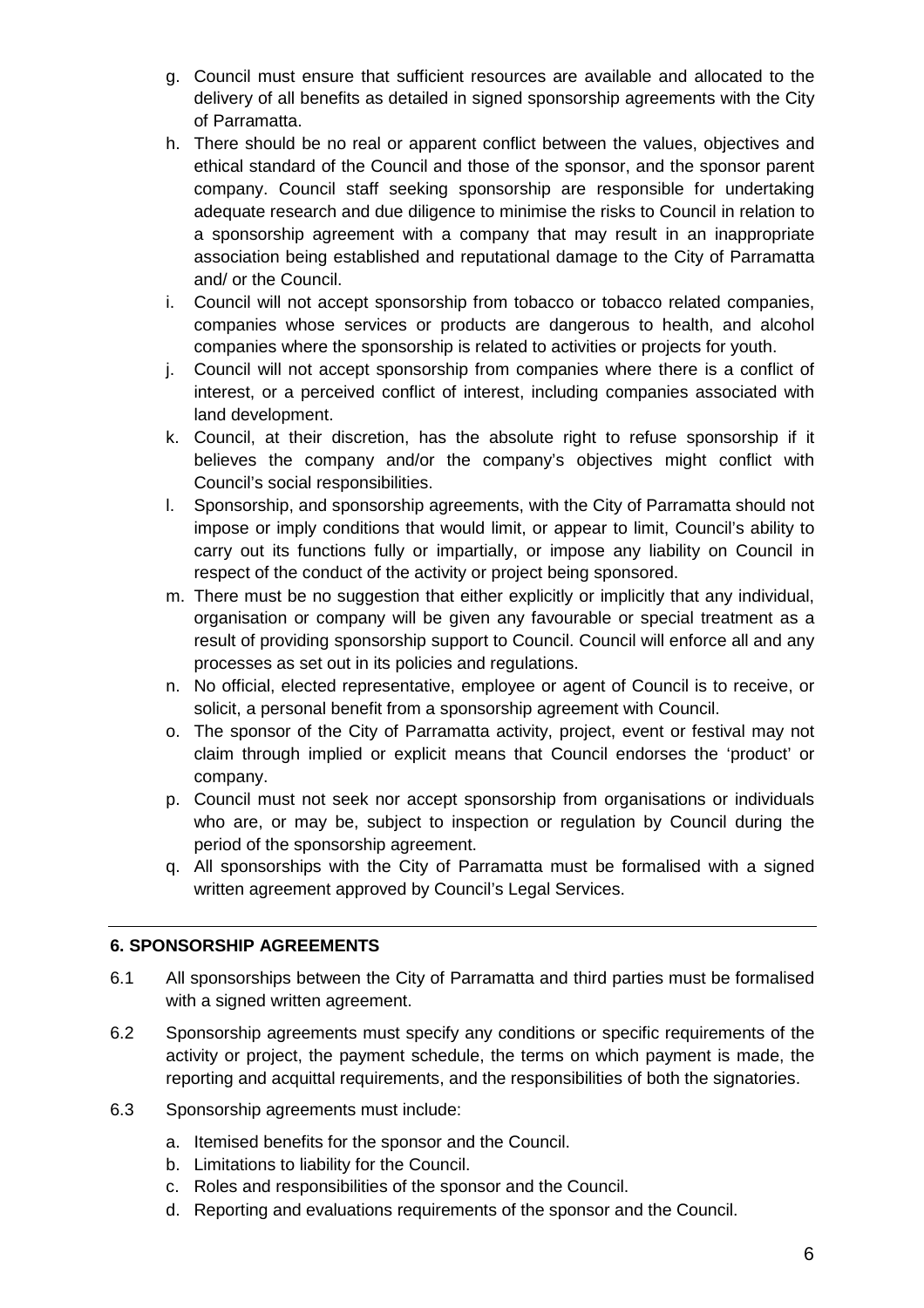- e. Terms and conditions of the sponsorship including termination of the sponsorship agreement.
- f. Other requirements of the sponsor and the Council as applicable in fulfilling the agreement.

## **7. INSURANCES**

7.1 All organisations or individuals receiving sponsorship funding from the City of Parramatta must have an appropriate level of insurance for any funded project that has the potential to cause harm or loss to those involved. Evidence of this insurance coverage must be provided to Council. Any equipment acquired using grant funds from the City of Parramatta must be insured against theft and fire and must remain in the ownership of a not-for-profit incorporated body, unless alternative arrangements have been approved by the City.

## **8. DEFINITIONS**

**Activity or Project:** These terms are interpreted to include all and any work undertaken as part of the agreement where sponsorship support is provided by the City of Parramatta Council, or for which the City of Parramatta Council is seeking sponsorship.

**Acquittal:** An acquittal report ensures that recipients of the sponsorship funding responsibly report back to Council in line with the terms and conditions of the Sponsorship Agreement. An acquittal report usually consists of a written report that summarises how the project faired against the objectives. It also provides a financial statement detailing how the funds were spent.

**Benefit:** The return on investment or the benefit to the community or the City of Parramatta from Council's sponsorship support.

**Council:** City of Parramatta Council.

**Funding Agreement:** an agreement that states the purpose of the sponsorship funding, the dollar amount and the conditions attached to the sponsorship. It also defines the rights and responsibilities of the agreement. Once signed, organisations are under a legal obligation to comply with the stated terms and conditions and deliver on the agreed benefits.

**Incorporated Organisation:** a legal entity separate from its individual members that has been incorporated under Australian State or Territory law.

**In-kind Support or Value In-kind Support:** A non-financial contribution of goods or services by the City of Parramatta or by third parties.

**Insurance:** a framework under which the insurer indemnifies (accepts the risk) on behalf of the insured (person or group or people) for loss or damage caused. Insurance protects a business or organisation against its legal liability to pay damages. The most commonly required insurance is Third Party Insurance which covers an organisation for the potential costs associated with:

- a. compensation to third parties (for example, members of the public) for bodily injury; and/or;
- b. property damage that may occur as a result of the business or organisation's activities; and
- c. the legal costs that a business or organisation may have if it needs to defend bodily injury and property damage claims made against it.